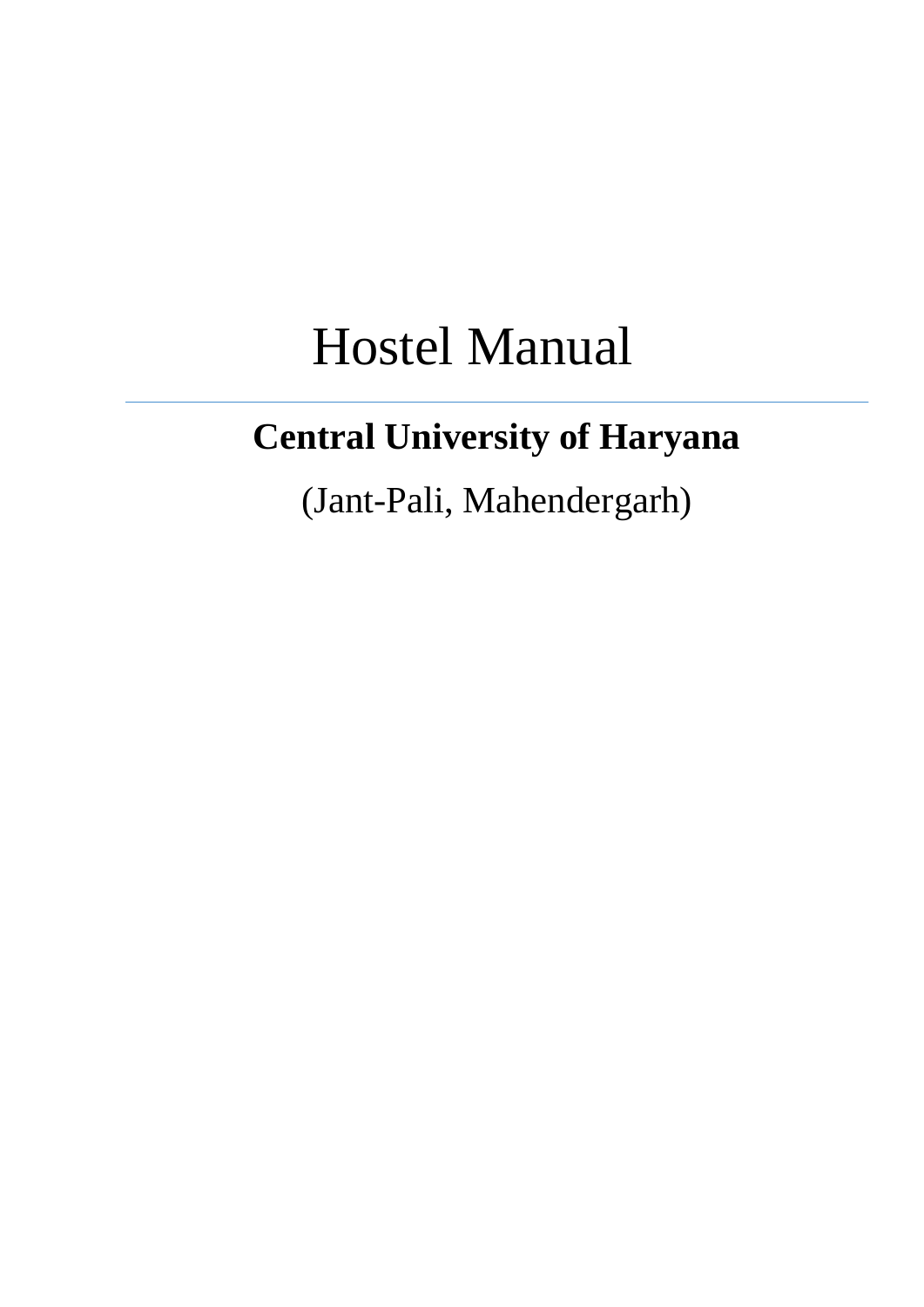#### **1. About the University Hostels**

Hostels of Central University of Haryana were established in the year 2013 to provide accommodation to the full-time students of the University.

## **2. Admission to the Hostel**

**2.1.** Application for admission to the hostel should be made on the prescribed form that can be downloaded from the Central University of Haryana website [www.cuh.ac.in.](http://www.cuh.ac.in/) The application form duly filled in, along with prescribed enclosures, has to be submitted to the hostel office by the date notified on the Hostel notice board. The admissions shall be made as per the Rules of the hostel. These Rules shall be applicable to all the residents and shall be binding on them. Hostel admission shall be primarily based on the merit of the students admitted to a given programme. The seats shall be divided among various Departments and Programmes of Study as per the policy of the University. The Provost may issue necessary directions regarding Hostel admission rules from time to time and the same shall be displayed on the University website before admission.

The Provost shall be the final authority for admission to the hostel. In case the seats remain vacant, the Provost/Warden shall allot the seats following due procedure. The distribution of seats for admission to the Hostel shall be based on the availability of seats.

#### **2.2 Eligibility for Admission:**

The students satisfying the following eligibility criteria shall be considered for admission:

- a) Applicant should be a full-time bonafide student of the University.
- b) Students enrolled in Ph.D, M.Phil, Postgraduate, Degree and Diploma programmes of the Central University of Haryana shall be eligible for admission to hostel. However, seats may allotted in order of priority among various programmes of study.
- c) He/she has not been debarred from hostel on earlier occasions.
- d) He/she is not employed or has joined any course outside Central University of Haryana.
- e) His/her parents are not residing within 60 kilometers from the University campus.
- f) He/she doesn't have the permanent address within the same distance limit mentioned at point no. e above.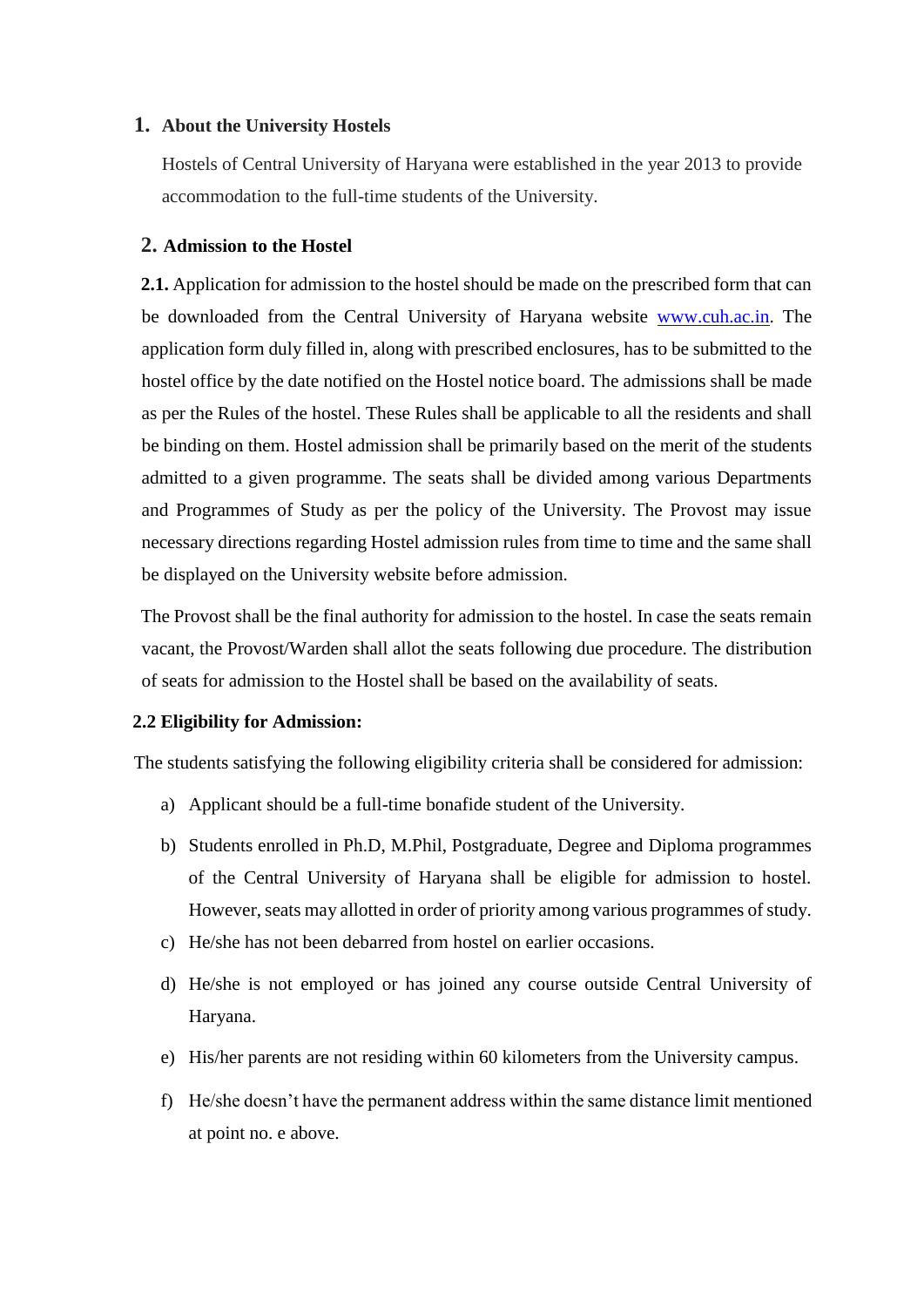- g) Admission shall not be granted to a student in case there is any disciplinary action pending against him/her.
- h) No dues must be pending against the student for being eligible for admission to hostel.
- i) Admission shall not be granted to a student against whom disciplinary action was taken by a department/hostel of the Central University of Haryana.
- j) Suppression of information or giving wrong information pertaining to any of these eligibility criterions would make the student ineligible for admission in the hostel.
- k) Each student has to take fresh admission at the start of each academic session. The fee applicable for admission will be announced at the start of an academic calendar.
- l) Research students have to provide a certificate indicating the satisfactory progress of the research work from the supervisor duly forwarded by the Head of the Department.
- m) Hostel administration may ask the residents to vacate Hostel rooms at the end of the academic year or during the winter breaks for renovation/ electricity fittings or any other such purposes. In any situation hostel resident will not insist on retaining the same room in the next academic session.
- n) A student who has passed one course/programme from Central University of Haryana shall not be eligible for hostel on his/her admission in the Course/Programme of the same level.

# **2.3 Criteria for Allotment of Seats:**

- a. Seats will be allotted Department-wise and programme-wise
- b. Merit in the Entrance Exam in case the admissions are offered through Entrance Test and Merit of previous year exam in case of second/third year students
- c. Distance to be determined based on Permanent Address/ residential address.
- d. Reservation of Seats: SC: 15%; ST: 7.5% and PwD: 3%.

# **2.4 Duration of Stay in Hostel**

A student shall be eligible to stay in the hostel for the duration of his/her programme as per the University norms. No resident shall be allowed to stay beyond the prescribed duration of the Programme.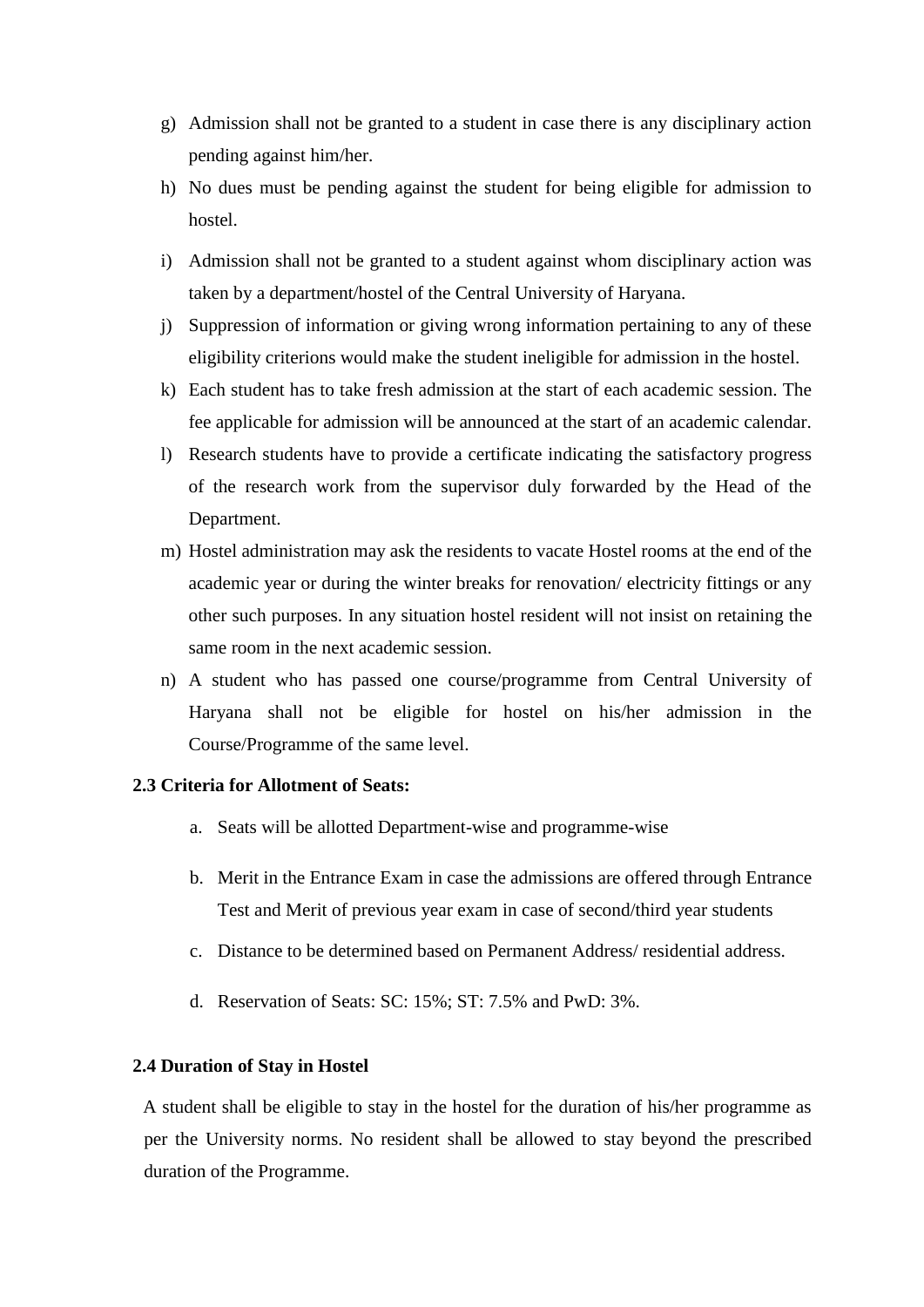A resident shall vacate the hostel:

- Within a week of the end of the academic calendar.
- Within one month of his/her submission of dissertation/thesis in case of M.Phil/Ph.D programmes
- Within a week of his/her cancellation of admission.

#### **2.5 Withdrawal of the Hostel Accommodation:**

A student shall not be entitled to continue in the event of:

- a. Non-payment of hostel/mess dues for consecutive two months.
- b. Indulging in any anti-social activities in or, outside the hostel.
- c. Causing any damage to the hostel property.
- d. Ceasing to be a regular and full time student.
- e. Violation of norms of hostel/university rules or for not conforming to academic requirements as stipulated in the academic ordinances of the university or otherwise notified by the university.
- f. The eviction process will be initiated by the warden in consultation with the Provost.

# **2.6 Accommodation of Students:**

Due to the paucity of hostel rooms, hostel facility shall be available on sharing basis only. As far as possible: research scholars shall be provided with rooms on twin sharing basis; and a Masters/Degree/Diploma student shall share his/ her room with two more residents. However, keeping in view paucity of rooms Warden may allot one additional student to the hostel room.

# **3. Officers:**

#### **3.1 Provost**

There may be one Provost (one each for boys and girls hostels) assisted by the Warden / Assistant Wardens. The Provost shall be the administration in-charge of the concerned hostels in matters related to the general administration, supervision and control of the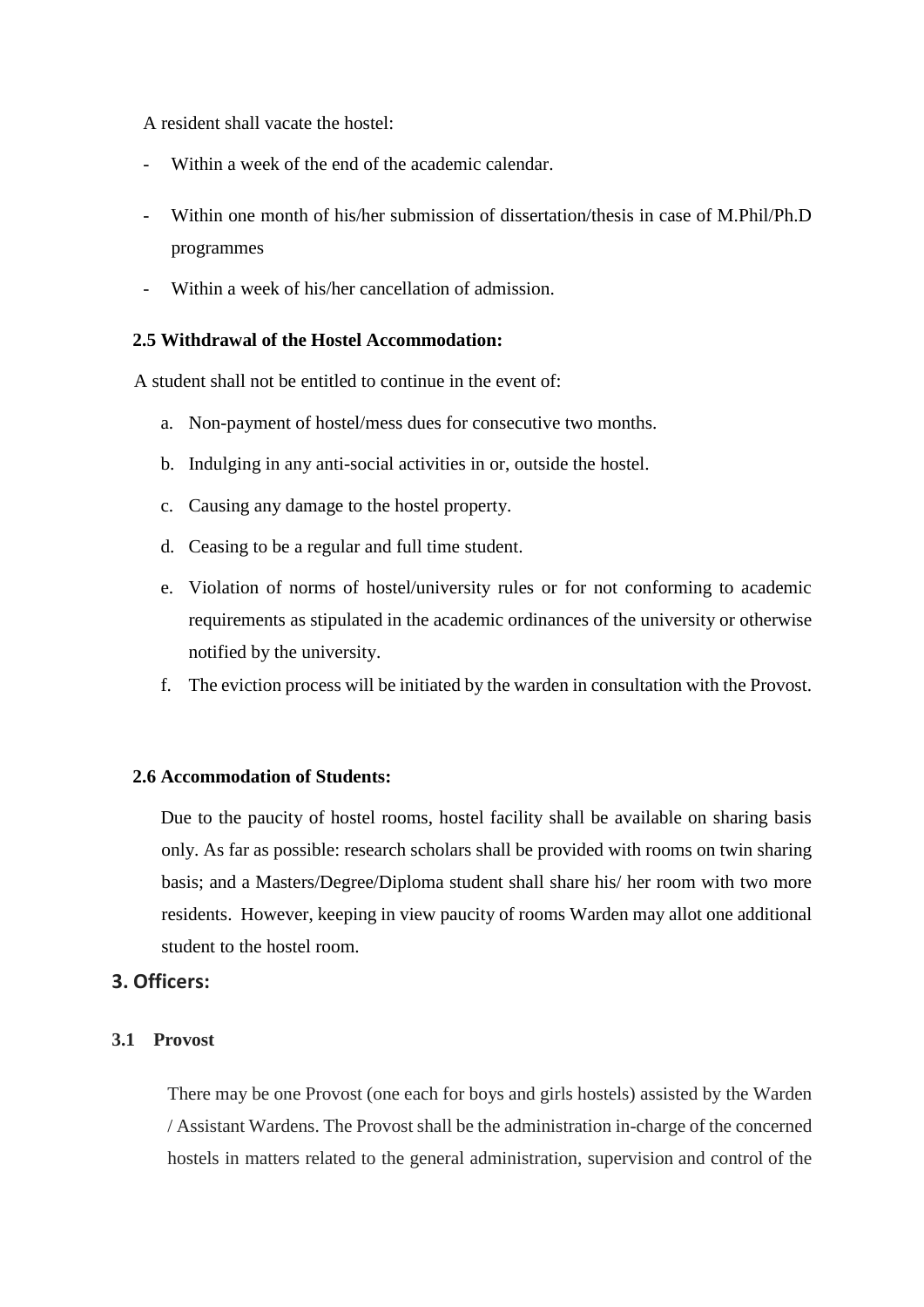concerned hostels including all matters related to student welfare, maintenance of discipline, mess and security of the hostels.

# **3.1.1 Appointment**

The Provost shall be appointed by the Vice-Chancellor from amongst the faculty members of the university preferably a professor.

# **3.1.2 Tenure**

The Provost shall hold the office for a period of two years from the date of appointment. The Provost shall be eligible for re-appointment.

# **3.1.3 Honorarium**

The Provost shall be entitled for honorarium at the rate fixed by the University from time to time.

# **3.1.4 Jurisdiction**

The Provost shall look after the affairs of the hostel assigned to him/her and advise the Wardens on matters related to their function.

# **3.1.5 Powers and functions**

- **(i) The Provost shall**:
- a) Allot hostel rooms,
- b) Take measures to prevent incidence of Ragging.
- c) Maintain discipline and supervise the cultural activities of the students residing in the hostels.
- d) Grant permission, where it is expedient to do so, for stay of bonafide guest of hostel inmate up to seven days as per hostel norms.

**Explanation:** An expelled student or a student of this university against whom there is some disciplinary charge or police case shall not be considered a bonafide guest.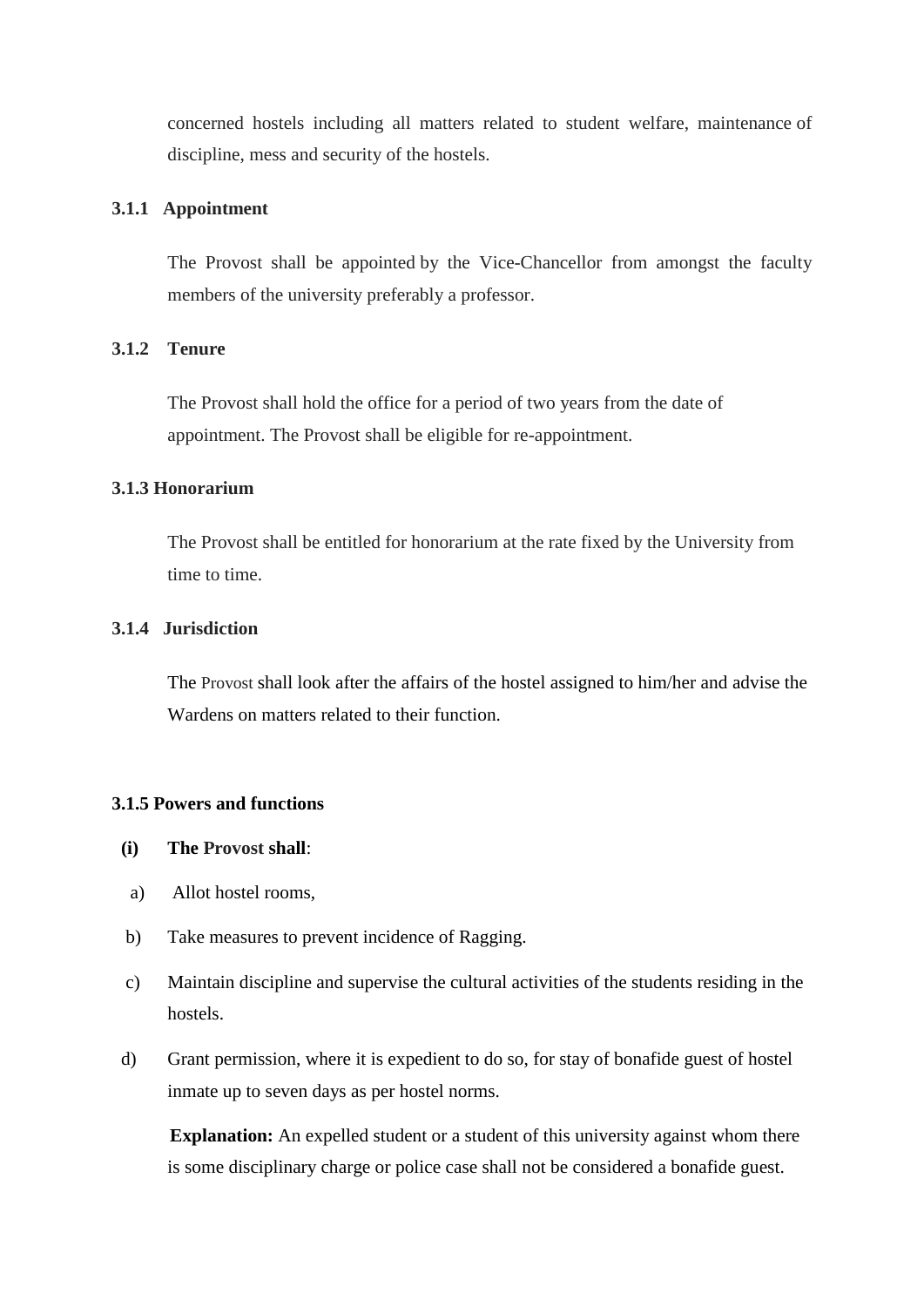The Provost shall reserve the right to deny entry of any visitor or student guest who, in his opinion, is likely to disturb the peace of the hostel.

- e) Attend to the cases of misbehaviour and indiscipline of students residing in the Hostel.
- f) Attend to cases of illness of students residing in the Hostel.
- **(ii)** The Provost in consultation with Warden/s shall plan and supervise the extracurricular activities of the hostel including social service.
- **(iii)** The Provost shall nominate the Treasurer of the Hostel from amongst the Wardens who shall operate the funds and shall regulate hostel budget and handle temporary advances and its timely settlement. He/ She will be responsible for the custody as well as maintenance of impress account.
- **(iv)** The Provost may sanction payment or refund of all kinds of security deposit to Mess contractors/ suppliers/ students.
- **(v)** The Provost shall examine the bank reconciliation statement of all accounts pertaining to the concerned hostel/s.
- **(vi)** The Provost shall expeditiously decide the matter of grievance of students and subordinate staff within the limitations of his/her responsibility. He/ She may impose or waive fines (as mentioned in the list of punishments) and transfer a resident from one wing of the hostel to another.
- **(vii)** The Provost shall be Chief Executive Officer to implement the decision of the University Hostel Committees either personally or through Committee. He/ She shall be the overall in-charge of all the Establishments of the concerned hostel/s.
- **(viii)** The Provost shall write annual confidential report of hostel employee and submit the same to registrar/ VC office.
- **(ix)** The Provost shall properly pursue the complaint(s) concerning civil and electrical works, repairs/replacement or procurement of furniture, fittings etc.
- **(x)** The Provost shall take an undertaking from each hosteller to abide by the Act, Statutes, Ordinances, Rules and Orders of the university regarding payment of mess dues etc.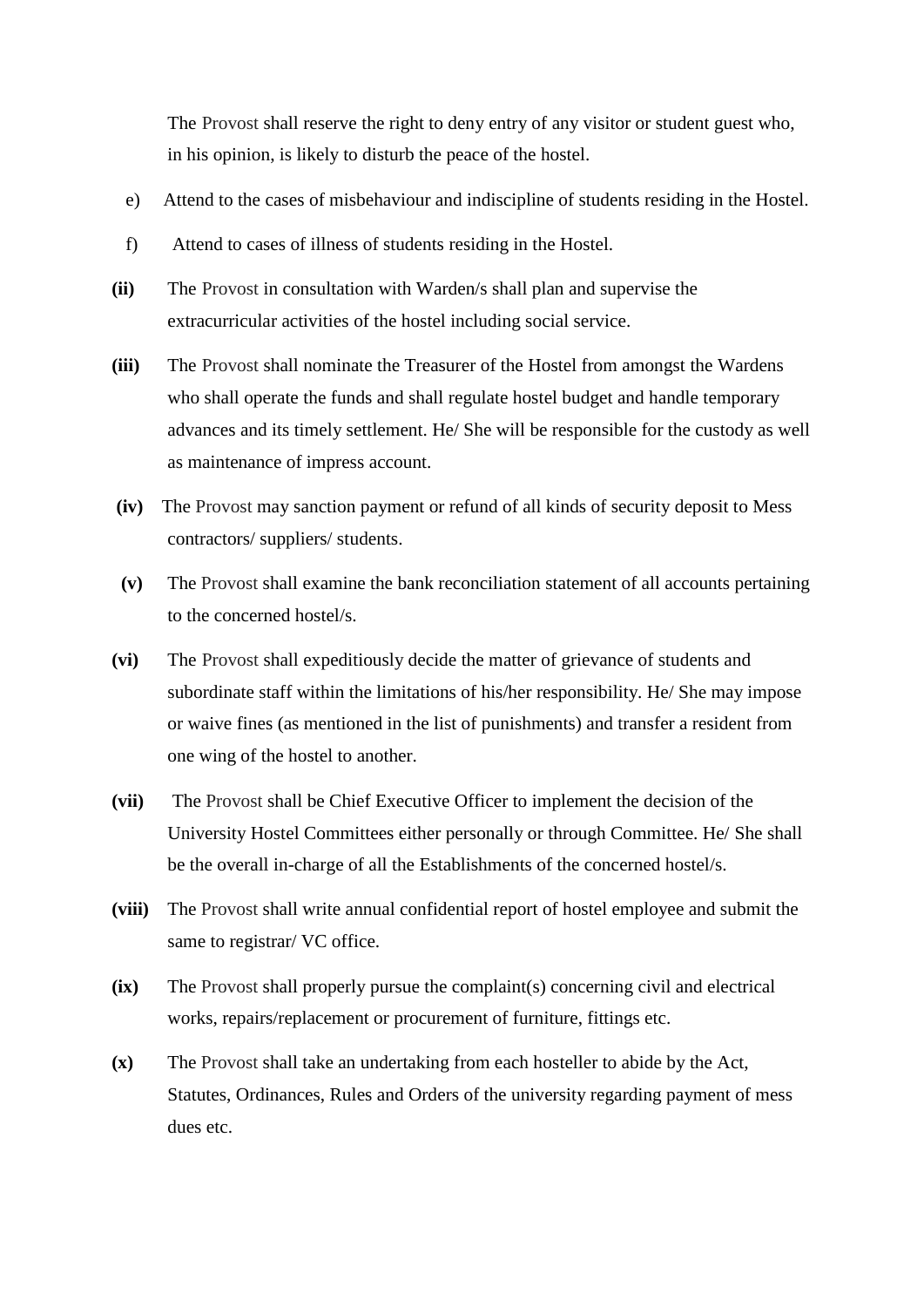- **(xi)** Provost shall maintain hostel discipline and shall take measures to stop misuse of room, electricity, furniture, fittings, water and treatment with the hostel and mess employees.
- **(xii)** In absence of the Provost the duties of Provost shall be performed by the warden/person to whom she/he hands over the charge.

## **3.2 WARDEN**

There may be one Warden appointed by the University for each hostel. Assistant wardens may be appointed for every additional 100 students.

#### **3.2.1 Appointment**

The appointment of the Warden shall be made by the Vice-Chancellor from amongst the members of the teaching staff.

# **3.2.2 Tenure**

The warden shall ordinarily hold the office for a period of two years from the date of his joining the duties of appointment. The warden shall be eligible for reappointment.

#### **3.2.3 Honorarium**

The warden shall be entitled for honorarium as per rate fixed by the university.

# **3.2.4 Jurisdiction**

The Warden shall look after all the affairs of hostel assigned to him/her

# **3.2.5 Powers and functions**

- (1) The Warden shall :
	- a) Assist the Provost of the concerned hostel in matters related to general administration, supervision and control of the concerned hostel including all matters related to student welfare, discipline, mess and security of the hostel.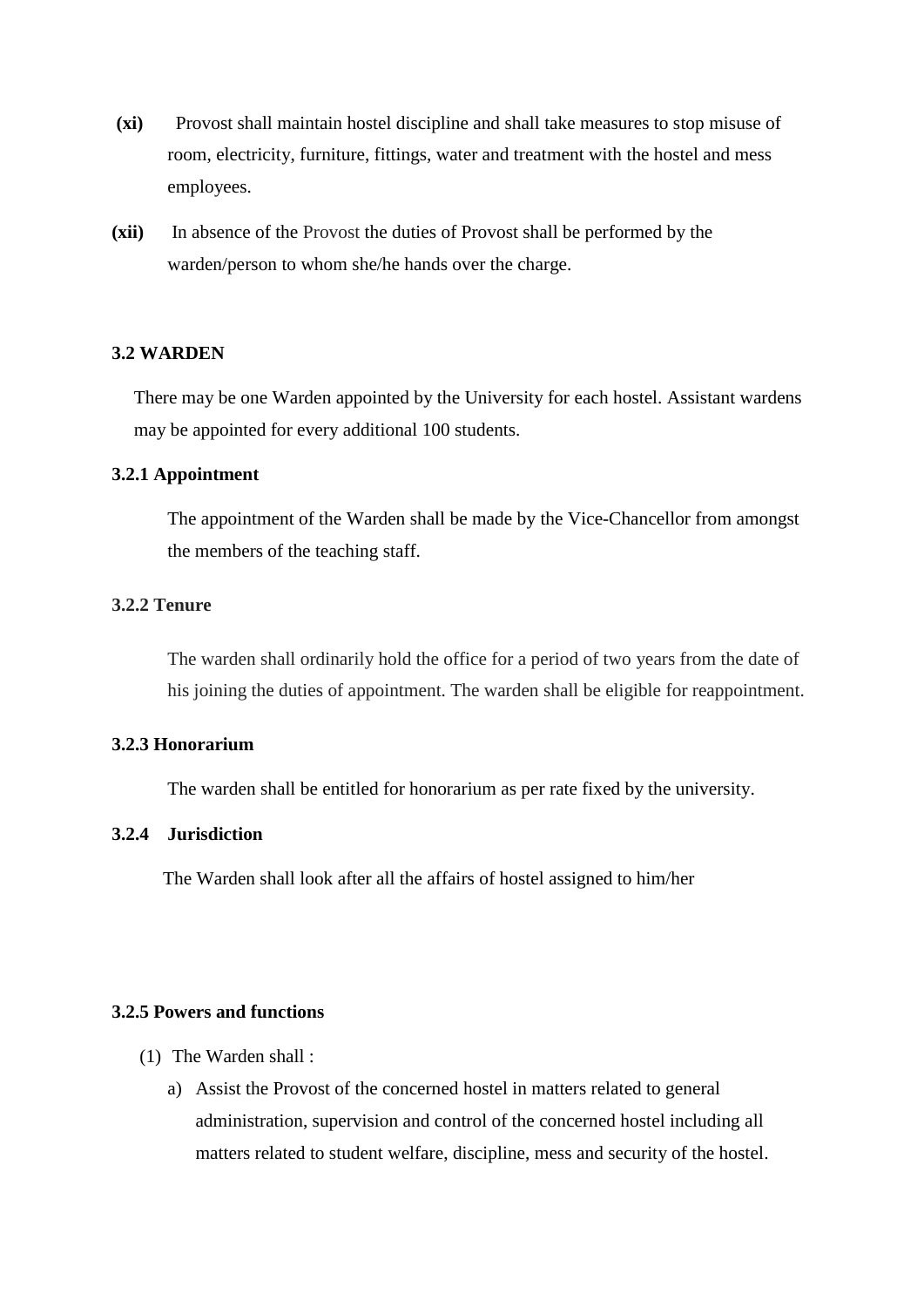- b) Make himself/herself available in the hostel office everyday (or he/she will assign somebody else) at specified hours to be notified in hostel office to attend the office business and the problems of the residents.
- c) Assist the Provost in the allotment of rooms to students.
- d) Take measures to prevent incidents of ragging
- e) Keep contact with the residents and take care of students in case of illness in the hostel.
- f) Enforce the rules relating to the management of the mess, extra-curricular activities and all other rules and orders relating to with the resident students of the hostel.
- g) Report to the Provost/Proctor/Dean, students' welfare/ Proctor all the cases of misbehavior/ indiscipline of a student.
- h) Attend to all matters of health, sickness, diet, sanitation and the cleanliness of the premise of the concerned hostel.
- i) Shall be responsible for the safe custody and the maintenance of property of the concerned hostel and for its repair with the fund allotted for the purpose.
- j) Shall assist the Provost in all matters of administration and supervision which have been referred to him/her by the Provost.
- k) Shall authenticate attendance of the employees of his/her hostel by putting his/her initials and date.
- l) Shall maintain the common room and its discipline during the organisation of sports and cultural activities
- m) Shall permit the opening of common room beyond the prescribed hours on special occasions and shall take care of complaints relating to common room.
- n) Shall supervise the functioning of the mess and the engagement and the working of the mess manager, cook, helper under his/her charge with the assistance of the mess committee.
- o) Shall conduct regular inspection of the dining hall, kitchen room and the food preparation to monitor cleanliness, discipline and food quality.
- p) Shall draw temporary advance for mess related work if necessary and ensure its proper adjustment.
- q) Shall examine the income and expenditure statement of the mess. The Warden may stop meals to a resident due to default in payment for bill and recommend the appropriate action to Provost.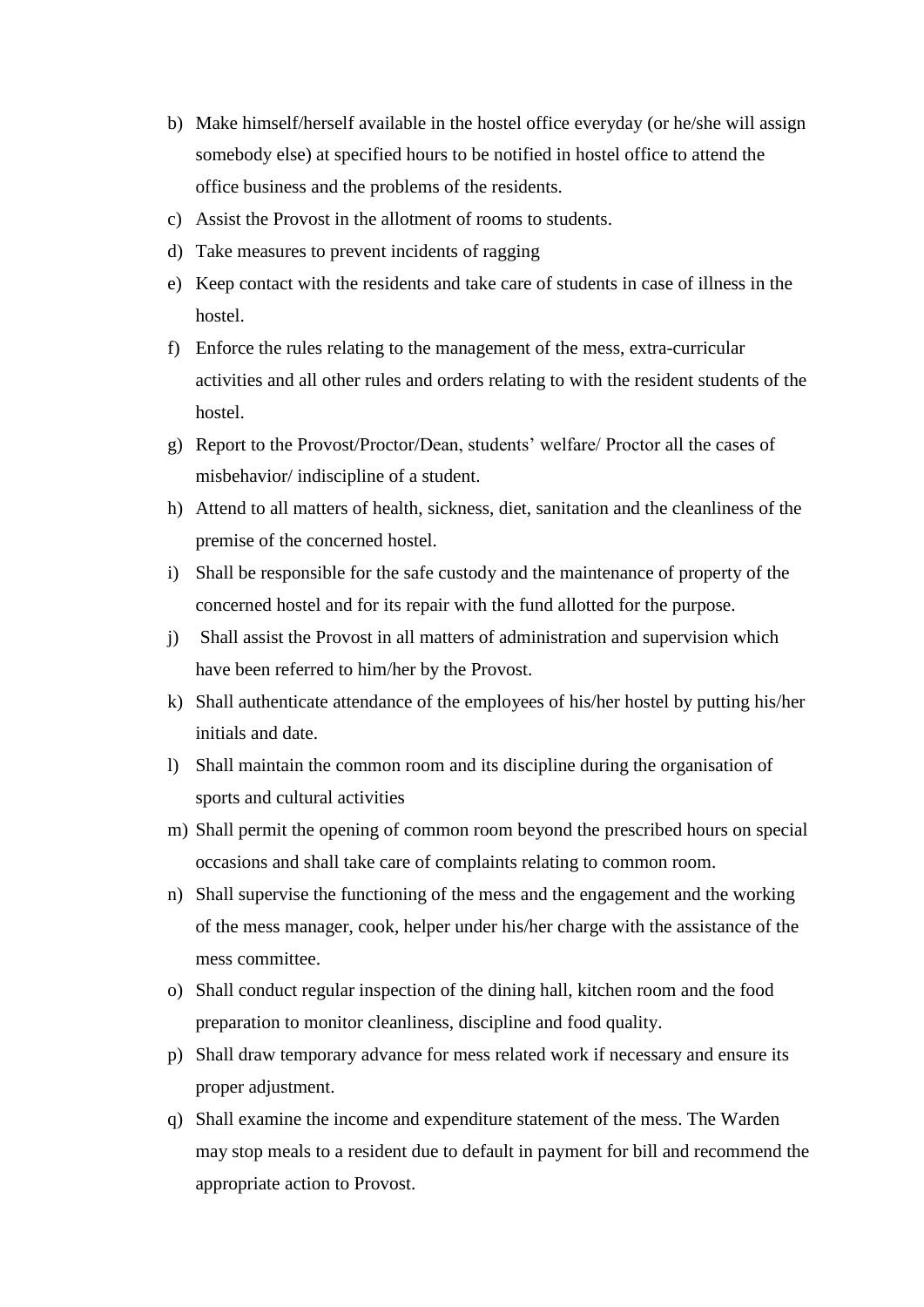- r) Shall examine cases of the mess security refund to the student
- s) Shall take appropriate measures for purchase /procurement of newspapers and magazines and also their sale proceed.

#### **3.3 Assistant Warden/s:**

Assistant warden/s will be appointed by Vice Chancellor from time to time as per the requirement of hostels. Assistant warden will function as per duties assigned to him/her from time to time by warden/ Provost. Assistant warden will be entitled to remuneration as decided by the university from time to time. In the absence of warden assistant warden will function as warden.

# 4. **Committees of hostel and their function**

 There will be following major committees to be constituted by the Warden in consultation of Provost for smooth functioning of the hostel:

#### **4.1 Mess committee**

Every hostel will have mess committee to assist the warden. It will consist of

- a) The warden, as the ex-officio chairperson
- b) Three student representatives nominated by the Provost
- c) One nominee of Registrar;
- d) One nominee of Finance Officer
- e) Any other member nominated by the Provost

#### 4.2 **Function of Mess Committee**

The Mess Committee shall;

- a) Supervise the working of the mess.
- b) Ensure execution of mess rules.
- c) Ensure the safety and security of kitchen and dining areas including safe installation and service of equipment.
- d) Prepare the mess menu to be adopted for each month/ week in tune with the agreement between university and the mess contractor, or otherwise.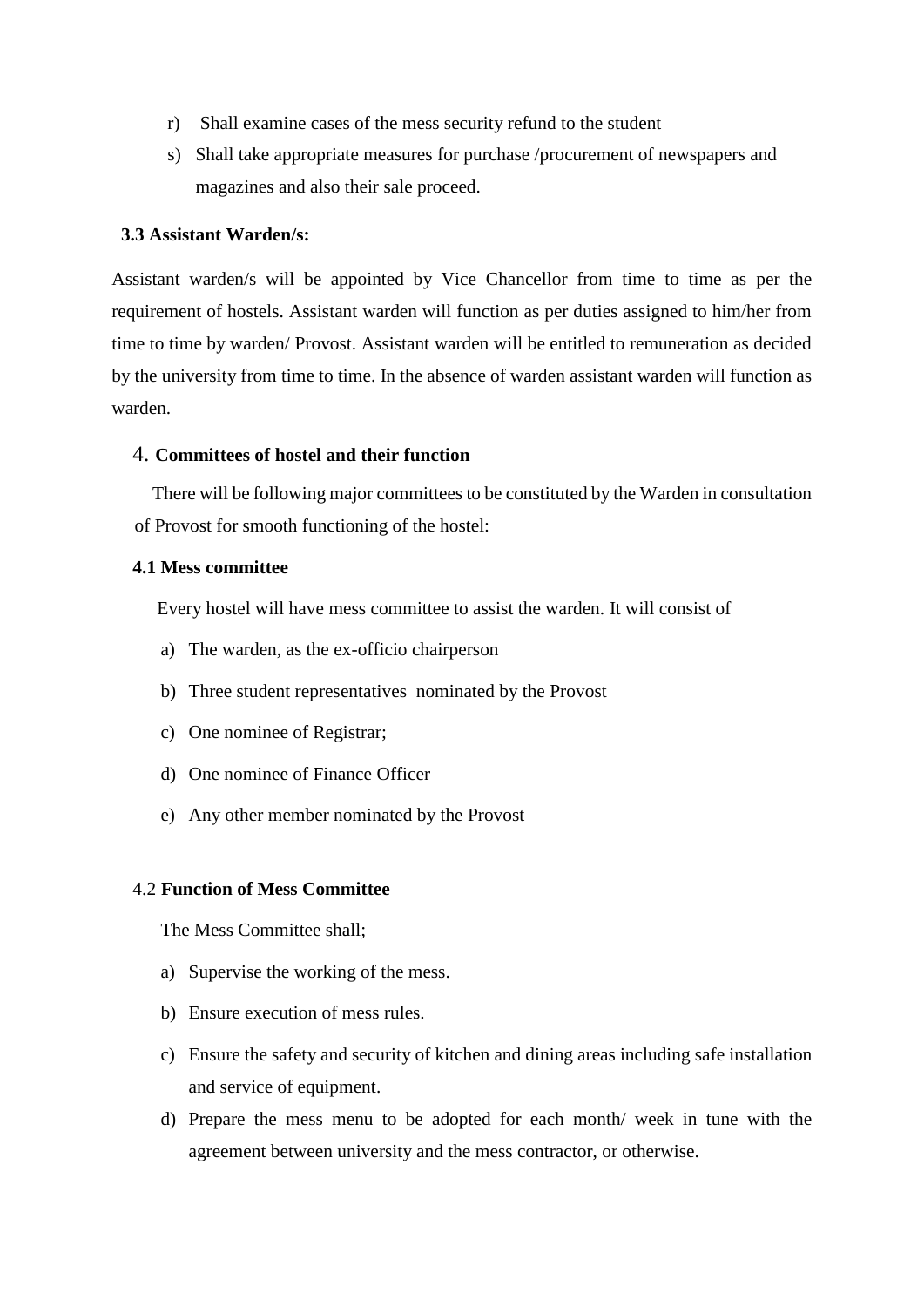- e) Supervise/monitor the quality and shall suggest improvement of food and services in the mess.
- f) Devise ways and means of achieving maximum economy, avoiding abnormal expenditure on special dinner, etc.
- g) Determine the cost of meal per diet from time to time in case of cooperative mess system.
- h) Arrange special dinner or other desired function in the mess and fix the financial limit of expenditure to be incurred on such occasions.
- i) The mess committee will ensure proper arrangement for mess facilities Dining table, water container, crockery, safety, security, cleanliness and mess finances.

#### **4.3 Mess Secretary**

The Mess Secretary shall be nominated by the Provost from amongst one of the members of the mess committee by rotation;

The Mess Secretary shall:

- a) Convene meeting of the mess committee in consultation with the warden and shall maintain minutes for such meetings duly signed by the member
- b) Put up complaints of the residents , if any, before the mess committee for redressal;
- c) Assist the mess committee in purchase of mess related materials;
- d) Ensure the expenditure of the mess bill within normal limit except that of special dinner etc;
- e) Scrutinize and countersign monthly mess bill and ;
- f) Shall prepare the list of students making default in payment of mess bill and report the matter to the Chairperson of mess committee.
- g) Discharge all such other duties as assigned to him/her by the mess committee in connection with the mess matter.

# **4.4 Infrastructure Maintenance Committee:**

This committee will ensure proper maintenance of hostel infrastructure such as building, adjoining park, water facility, electricity, hostel entrance, safety and security system, common room, guest room, furniture etc.

The committee will consist of the following: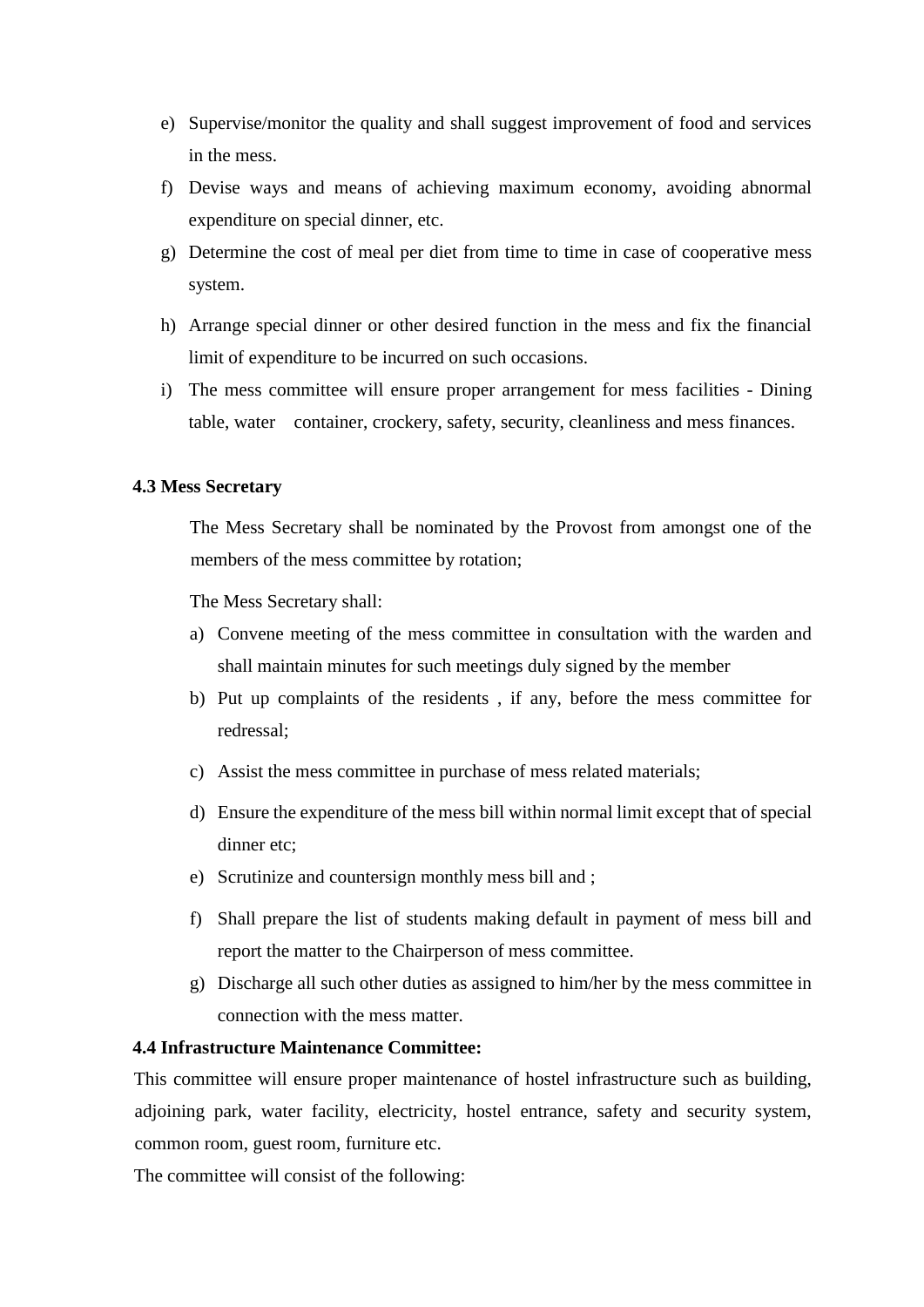i. Warden: Ex-officio Chairperson

ii. Three Students nominated by the

Warden

iii. One nominee of each FO and

Registrar

# **4.5 Cultural and Literary Committee:**

The objective of this committee is to develop an academic ambience in hostel life of the students. This committee will organize various events such as talks, collage, developing art galleries, hostel night, farewell party, etc.

# **The committee will consist of the following:**

- i. Warden: Ex-officio Chairperson
- ii. Three Students nominated by the

Warden

iii. One nominee of each FO and

# 5. **Rules of Residence**

- I. No resident shall be allowed to shift from one room to another without the prior permission of the Warden/Provost. No furniture should be shifted from one room to another.
- II. The Hostel Mess may or may not function during the summer/winter vacation for those who are otherwise permitted (in writing) to stay in the hostel during this period. If the Mess functions, the charges shall be as per arrangements made.
- III. The resident shall hand over the complete charge of their room before vacating the hostel, and obtain a clearance certificate from the hostel office. A copy/ photocopy of clearance certificate is to be handed over to the Security Guard on duty before leaving the hostel premises.
- IV. The resident, who takes up a job, discontinues his/her studies or research, or who has completed his/her Ph.D./ M.Phil program in the middle of the session, shall inform the hostel office in writing and leave the hostel within one month after clearing all dues.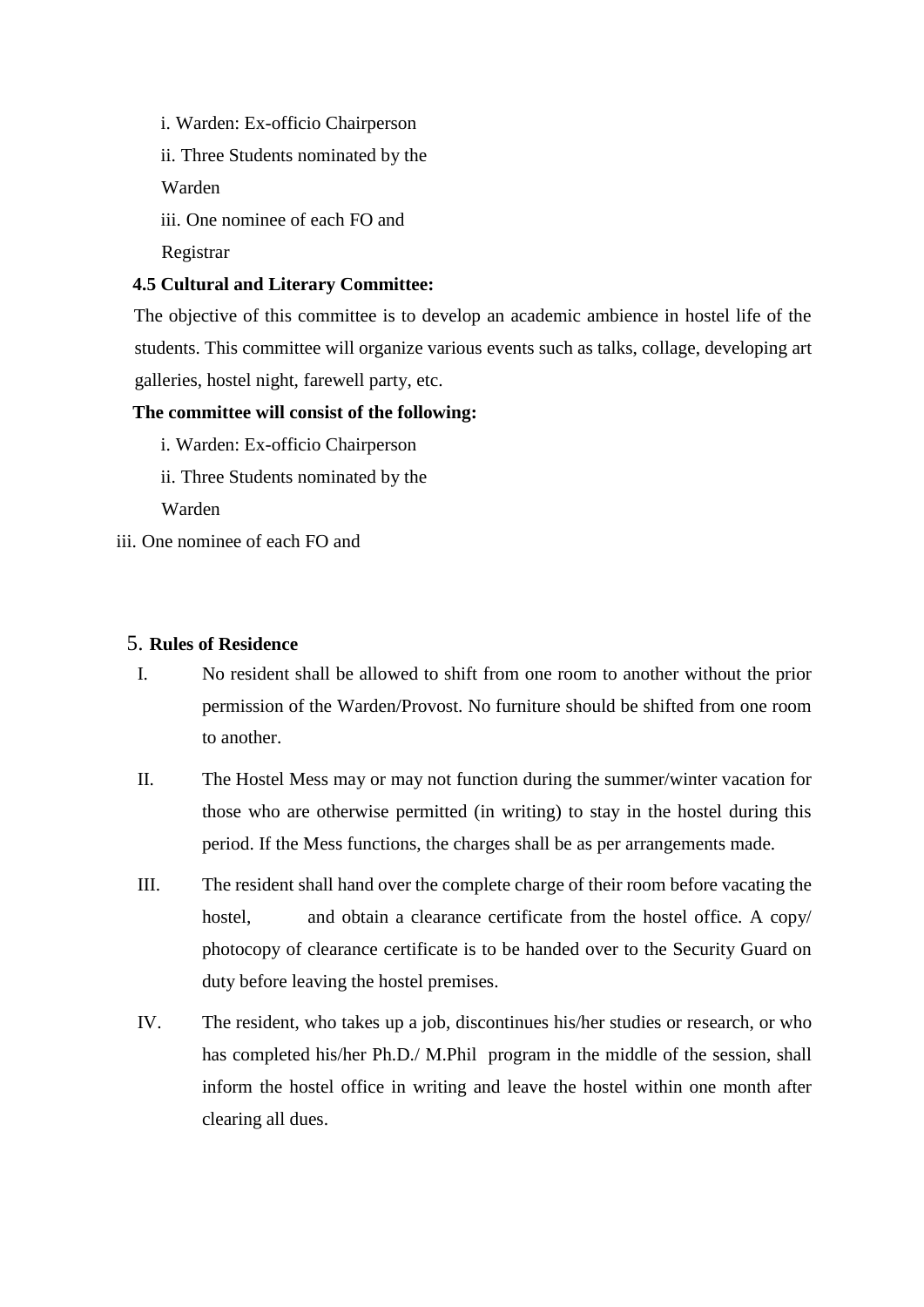- V. The resident who does not inform the Provost/Warden of his/her taking up a job and does not obtain special permission to stay, shall be charged penal rent as decided by the hostel authorities.
- VI. The resident shall not engage any person for personal service in the hostel.
- VII. The residents are expected to come to the Dining Hall, Common Room and Visitor's Room properly dressed.
- VIII. Every resident shall inform the Hostel administration in writing about his absence from the hostel. He should also give his contact address (including email and telephone) during his absence from the hostel.
- IX. The resident is required to use their locks and not to leave the room unlocked when he/she is not in his/her room, in order to safeguard their personal belongings against theft.
- X. The resident is required to keep his/her vehicle locked in earmarked place for parking.
- XI. The resident is allowed to entertain his/her guest/guests only in Visitor's Room/ reception area from 9AM to 8PM.
- XII. The possession or consumption of any tobacco products, alcoholic drinks, narcotics and drugs is strictly prohibited in the hostel. Any resident or his/her guest violating any of the above rules shall invite disciplinary action against the resident.
- XIII. Possession of any weapon, iron rods, lathi, etc. are strictly prohibited in the hostel premises.
- XIV. Any of the hostel authorities has the right to inspect the room of any resident at any time, if considered necessary or expedient.
- XV. In order to maintain peaceful academic ambience in the hostel, loud music, shouting or hooting is not permitted.
- XVI. Any kind of political, communal or partisan activity in the hostel shall invite disciplinary action.
- XVII. Holding of any meeting, assembly or organizing any celebration in the hostel premises without the permission of hostel authorities may lead to disciplinary action.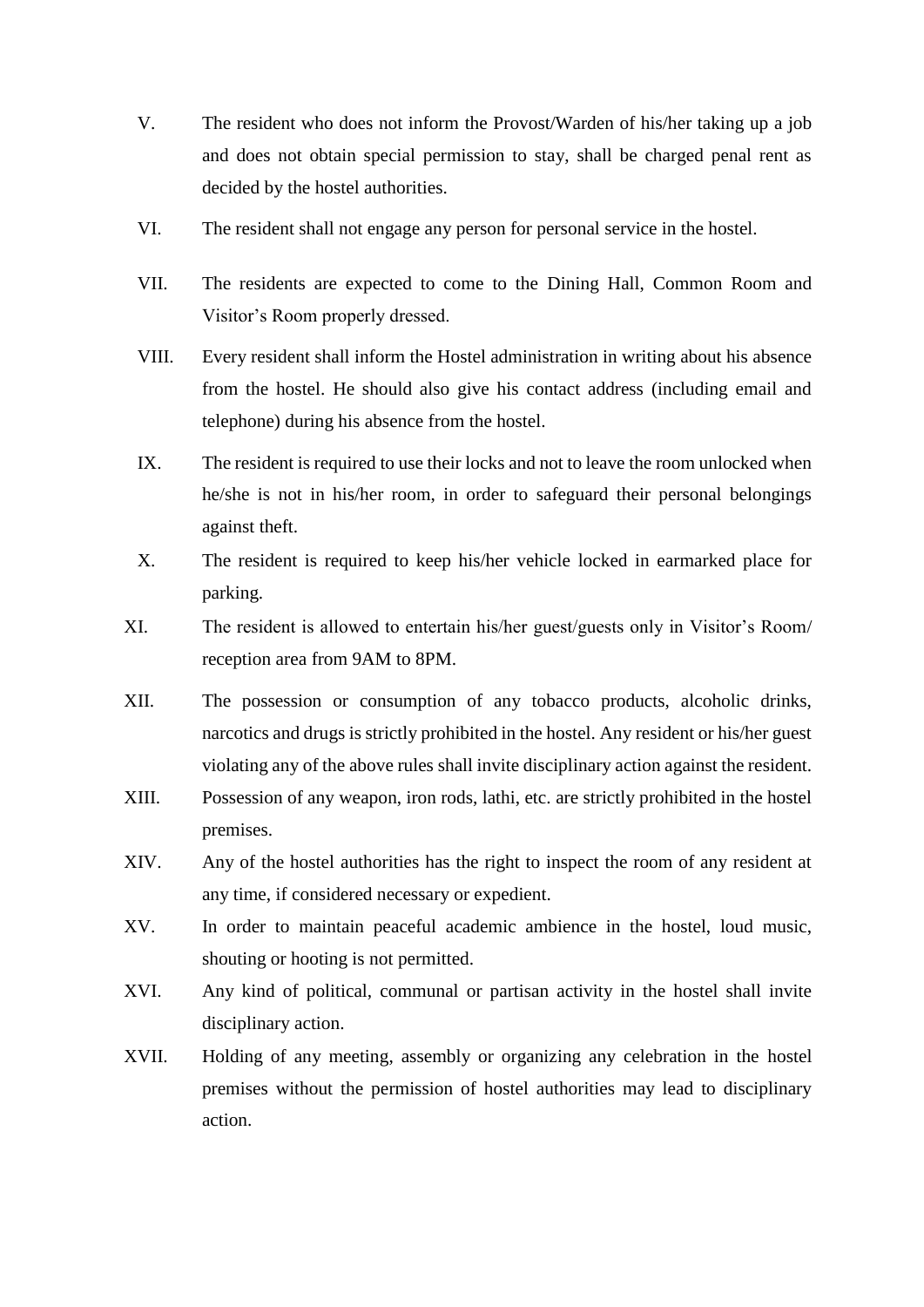- XVIII. The residents are required to obtain 'No Dues Certificate' from the hostel office at the time of taking admit cards for their University examinations and for submission of M.Phil/ Ph.D. thesis.
- XIX. In case of any contagious disease, the resident may be asked to vacate the hostel and the parents may be intimated accordingly.
- XX. If a research student gets scholarship/fellowship under which resident is entitled to house rent allowance, he/she shall pay HRA as per entitlement to the University hostel.
- XXI. Hostel administration believes in managing the hostel with the active participation of residents. Warden/Provost may assign appropriate responsibility to any of the residents for the smooth functioning of Hostel.

Note: In case of disciplinary action or violation of the rules of the hostel, matter may be reported to the parents/ guardians of the residents.

# **6. Rules pertaining to Mess:**

- i. Every Hostel resident shall have to join the Hostel Mess except in case of medical grounds.
- ii. Every resident shall pay the diet charges for at least 15 days.
- iii. In case a student has to go out on long duration for research project, field work or on health grounds, in his/her case mess charges may be waived off for the said period.
- iv. In case of any leave, he/she has to inform Hostel Mess in writing at least one day before leaving.

#### v. **Mess Payment Scheme:**

- a. Display of Bill:  $3<sup>rd</sup>$  of every month.
- b. Last date of Payment of Bill:  $10^{th}$  of every month.
- c. After  $10^{th}$  of every month, a fine of Rs.  $10/-$  per day shall be imposed till the day of clearance.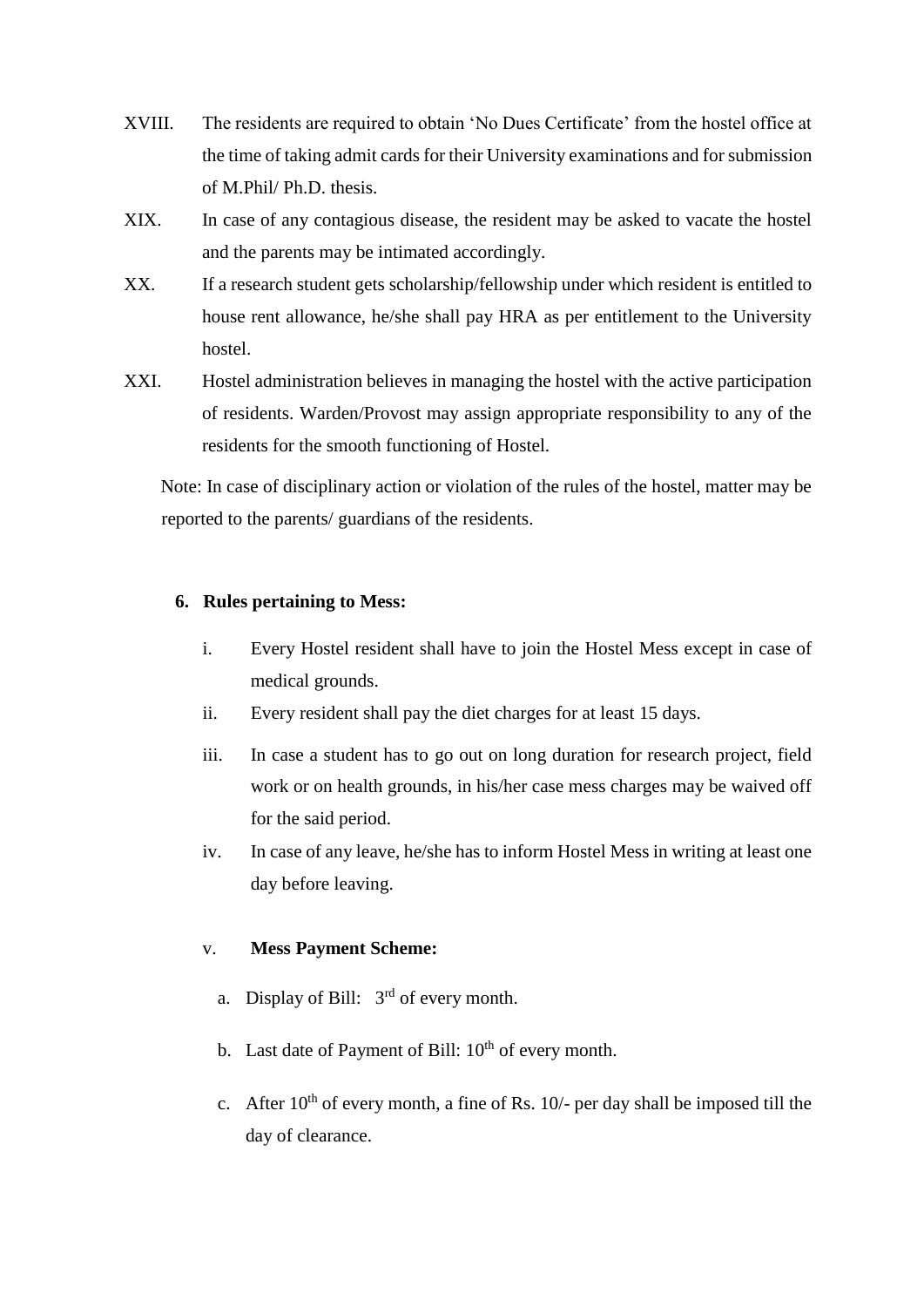d. Name of defaulters shall be submitted to the Hostel Administration on  $12<sup>th</sup>$ of the month.

vi. Suitable action shall be taken by the Mess Committee and administration against the defaulter.

- vii. The residents shall have to take Hostel and Mess Dues Clearance Certificate without which they shall not be allowed to take University examinations.
- viii. Day scholars may be allowed to eat in the mess on payment of guest charges after prior permission of the warden.
- ix. Every resident shall give an undertaking that he/she will shoulder the responsibilities as assigned to him/her and observe the rules of mess.
- x. No meals will be served in the rooms. Meals should be taken only in Dining Hall.
- xi. The mess will be run according to the rules framed for the purpose by the Hostel authorities.
- xii. No rebate of any kind shall be given to the member for breakfast, lunch or dinner missed by him.
- xiii. Residents shall have their meals in the Dining Hall as per the schedule notified from time to time.
- xiv. In case of illness, a resident may be served food in his/her room with the permission of the warden.
- xv. Residents are not allowed to cook food inside their rooms.

# **7. Rules for Guests of Hostel Residents:**

i. A resident shall inform the warden well in advance (at least one day) about the arrival of his/her guest. Female guest shall not be allowed to stay in boy's hostel and vice-versa. Female guests are not permitted to enter the rooms of boys and similarly male guests are not allowed to enter the rooms of female residents. All requests for permission for the guest to stay should be addressed to the Warden who has the right to cancel the permission for the stay of the guest at any time.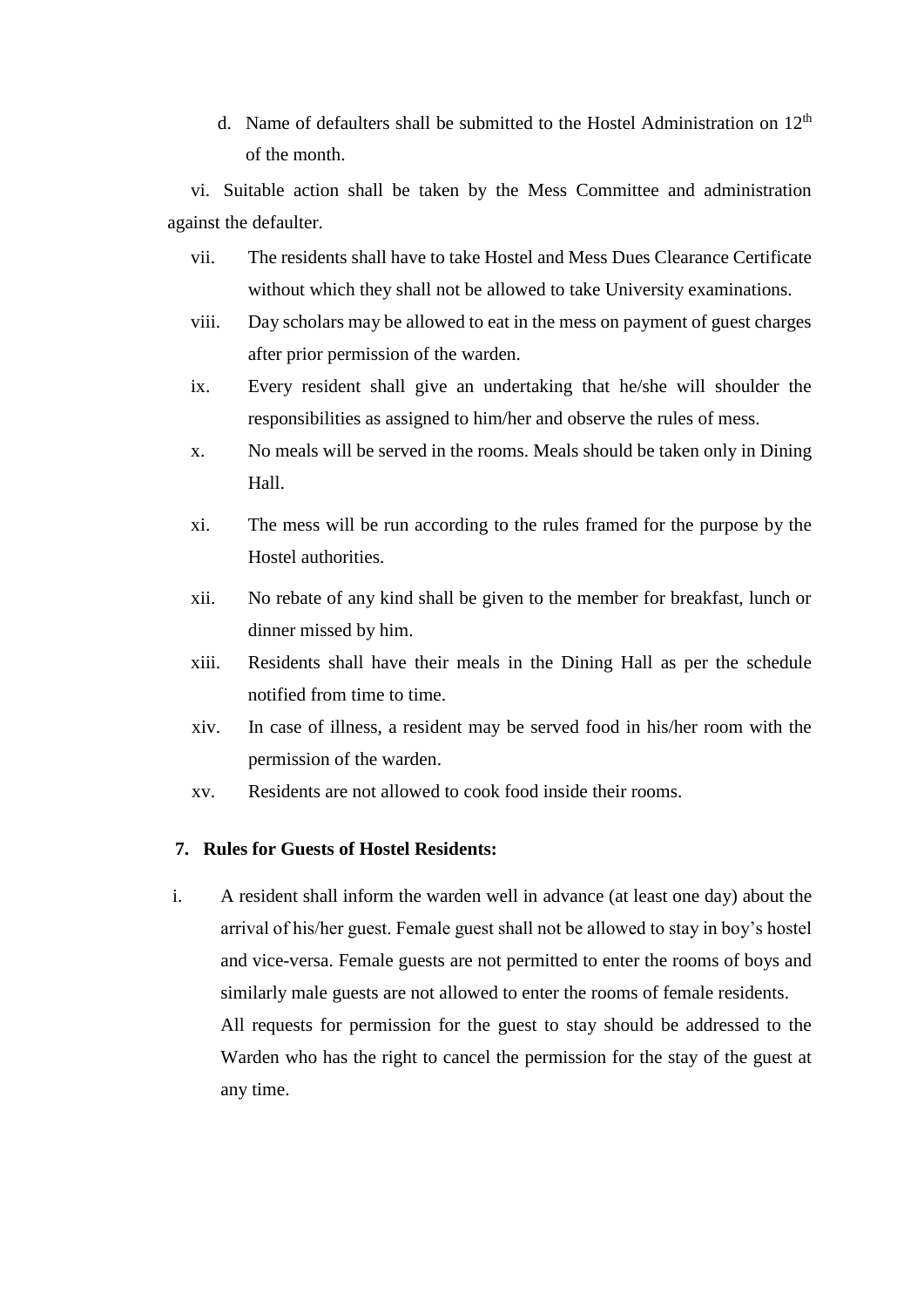- ii. The resident shall be directly responsible for the conduct of his guest. The guest should also produce the photo identification card while availing the guest facility in the hostel.
- iii. No guest shall be allowed to stay in the Guest Room for more than three days. In case an extension of stay is required permission has to be obtained from the Provost. A visitor can not become guest of a resident too often.
- iv. A resident shall not entertain a person as a guest who has been expelled from the hostel or university, or against whom disciplinary action is pending.
- v. Guest shall be charged at the rate decided by the Warden in consultation with the Provost from time to time. Guest has to stay in the guest room only. No guest shall be allowed to stay with the residents during the night. All guest charges should be paid in advance. Guest room will be booked on a first come-first serve basis with at least one day advance booking.

Registrar

# 8. **Declaration of vehicle details to be kept in the hostel**

Hostel residents shall not keep four wheelers (Car, Jeep, SUVs/ MUVs etc. and other four wheelers) in the university hostels. However the residents may be allowed to have two wheelers with prior permission of the Provost/ warden concerned. The residents who intend to keep a two wheeler have to submit following information at the time of admission:

- a. Type of vehicle
- b. Copy of vehicle registration certificate
- c. Copy of driving license.
- d. If vehicle is not owned by the resident, he/she must have to submit the details/identity proof and consent of the owner.
- e. Consent of the parents/ guardians.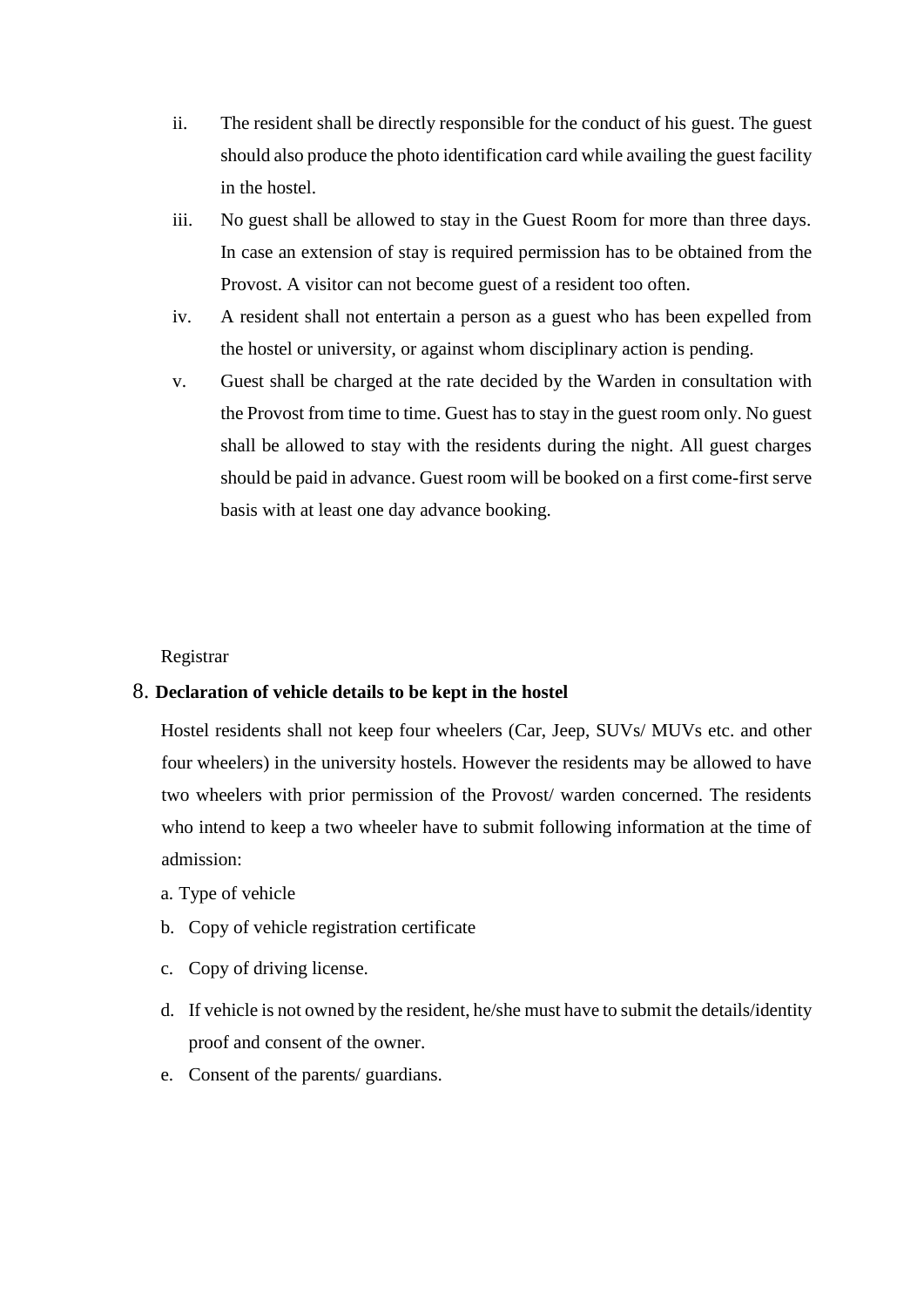# 9. **Internet Facility**

Hostel is equipped with the Wi-Fi facility, intended to provide Internet facility to the residents. Every resident shall submit a written undertaking to the hostel authorities that he/she shall abide by the wi-fi access policy of the University. Non-compliance with the Internet usage rules shall invite disciplinary action.

#### **10.Electricity:**

Residents shall not tamper with the electrical appliances in the room or in the hostel premises. They are not allowed to use electric heater, air conditioner, refrigerator, induction heater, immersion rod or any such equipment. However, they are allowed to use personal computers, Iron and air coolers with due permission on the payment of specified charges.

# **11. Hostel Fees**

Fees structure shall be notified at the beginning of the academic year**.** 

# **11. Discipline**

#### **11.1 General Discipline**

- a. Every resident should get an identity card from the Hostel office and keep it in his personal possession for verification on demand.
- b. Every resident will strictly follow hostel timings as notified by university authorities from time to time w. r.t. entry from main gate, hostel building and mess timings.
- c. Visitors/Guests shall be received only in the Visitors' Room/area of the Hostel. They shall not be entertained in the living room of the residents.
- d. Every resident shall follow the Entry/Exit policy of the hostel.
- e. No student shall be allowed to leave the hostel beyond permissible hours and in case of special circumstances, the resident shall have to submit the permission/consent of the parent/guardian to the Hostel Warden.
- f. At the time of admission, every student shall be required to sign a declaration that he submits himself to the disciplinary jurisdiction of the Vice-Chancellor, the Proctor, the Provost and other authorities of the Hostel.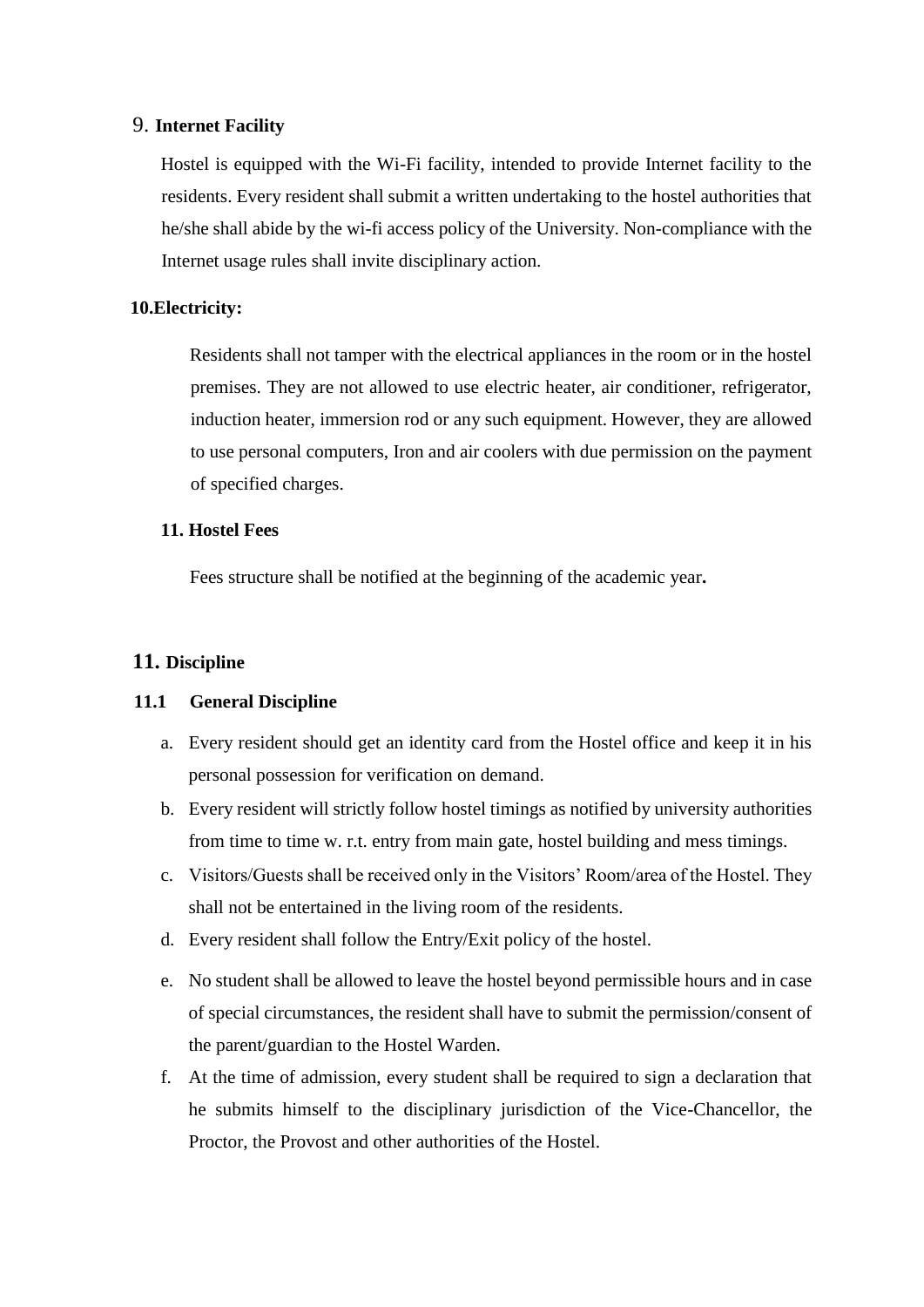- g. In case any furniture/fixture issued/allotted to the student is found missing or damaged, the cost of the article or damages to articles as may be fixed/worked out by the warden, will be recovered from the student taking into account the original price of the article.
- h. The hostel authorities shall have the right to enter a resident's room to make an inquiry or search, whenever required. The residents are expected to co-operate in this regard.
- i. Residents are expected to give due respect to the hostel staff. In case of any complaint the resident shall report the matter to the Warden.
- j. No resident shall indulge in any activity other than academic and co-curricular.
- k. No notice can be put upon the notice boards of the hostel without endorsement from the Hostel administration. Sticking of any bill, poster or notice on any of the public spaces within the Hostel premises is prohibited.
- l. Notwithstanding any provision in the aforesaid rules, the Provost/ Warden shall be the final authority in the matters of discipline, admission and over all functioning of the hostel. In special circumstances, the competent authority may relax any of the conditions except prescribed fees.
- m. Any kind of provocative meeting or assembly by a group of students shall amount to an act of indiscipline**.**
- n. For organizing any group event of cultural or religious significance, resident/residents concerned shall take prior permission of the Hostel authorities.

# **11.2 Procedure for Taking Disciplinary Action**

The Provost (through Hostel Warden) can for any default on the part of the resident, shall take action for any act of indiscipline including suppression of information in the application for admission, violation of any of the rules, indulgence in indecent or violent behaviour, or for any other reason deemed sufficient for taking a disciplinary action. The Provost or Warden may issue any warning, intimate the parent/guardian, Head of Department/Supervisor, if any, impose fine, double lock the room, cancel the allotment of room/expel or evict a resident at the risk and cost of the resident or take any disciplinary action, including banning the entry to the hostel depending upon the gravity of the act of indiscipline on the part of a resident. The following procedure shall be followed: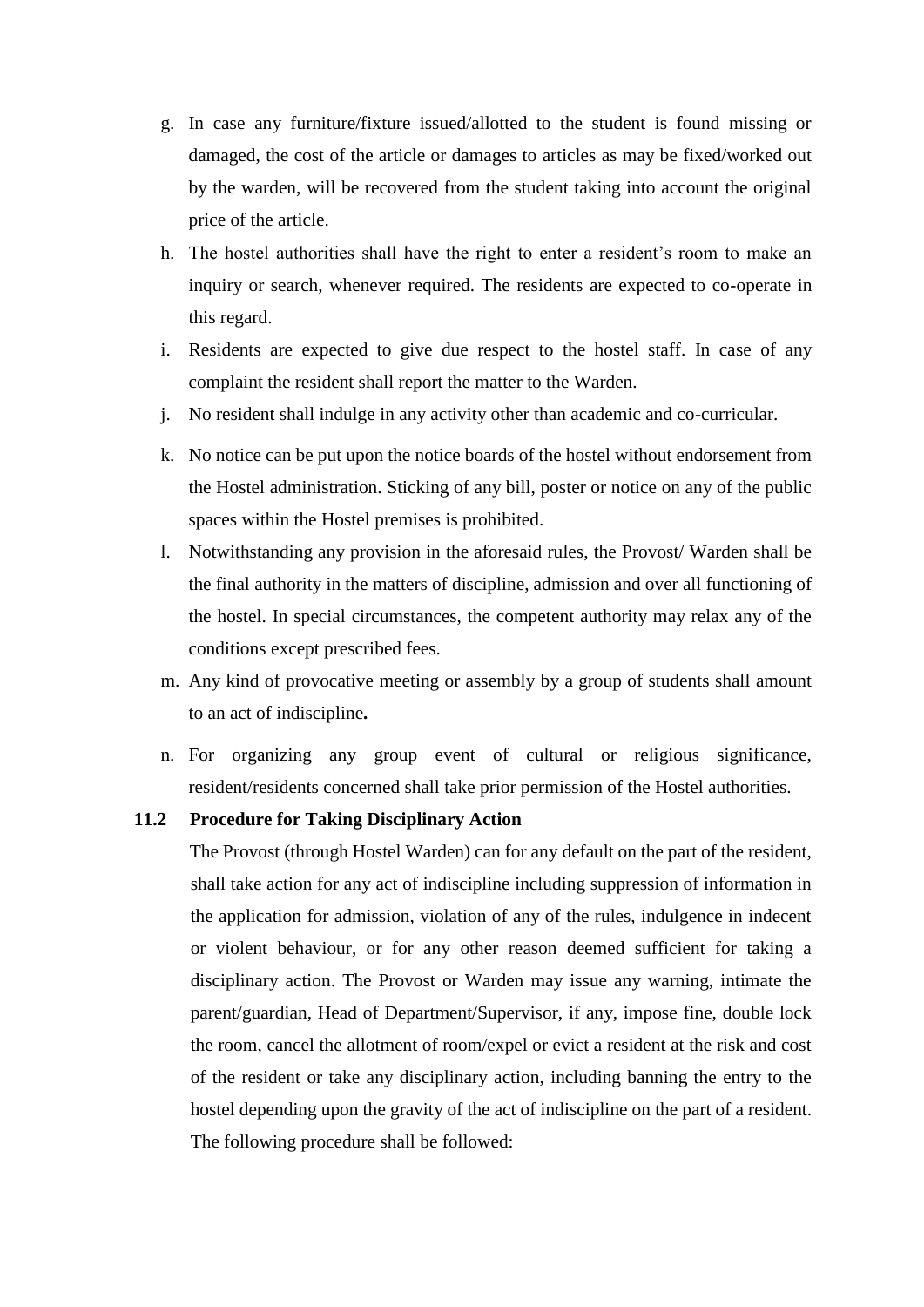- a. In the case of any severe breach of discipline the Provost/Warden may require the defaulting resident to vacate the hostel within 24 hours of reporting the incident.
- b. On receipt of representation from the concerned resident, the Provost may get the entire matter enquired into by any appropriate person/committee and take the necessary action.
- c. If no reply is received from the defaulting resident within the stipulated time, the Provost may take appropriate disciplinary action.
- d. The disciplinary action taken by the Provost shall be final which may be communicated to the Head of the Department or Research Supervisor concerned, if any, and the parent/guardian.
- e. In the absence of the Provost, the cases of indiscipline shall be reported to the Warden.
- f. The eviction shall be undertaken by an Eviction Committee to be constituted by the Provost and, if necessary, with the inclusion of University Security.
- g. If the resident does not comply with the eviction notice within the specified time the lock of the room will be broken open in the presence of three senior officers/hostel authorities.

## **11.3 General Regulations:**

**i.** All powers relating to discipline and disciplinary action are vested in the Vice-Chancellor.

**ii.** The Vice-Chancellor may delegate all or such powers as he deems proper to the Provost and to such other persons as he may specify in this behalf.

**iii.** Without prejudice to the generality of power to enforce discipline, the following shall amount to acts of gross indiscipline:

- a. Physical assault, or threat to use physical force against any member of the teaching or non-teaching staff of any Institution/Department or against any student within the University.
- b. Carrying of/use of/ or threat to use any weapons;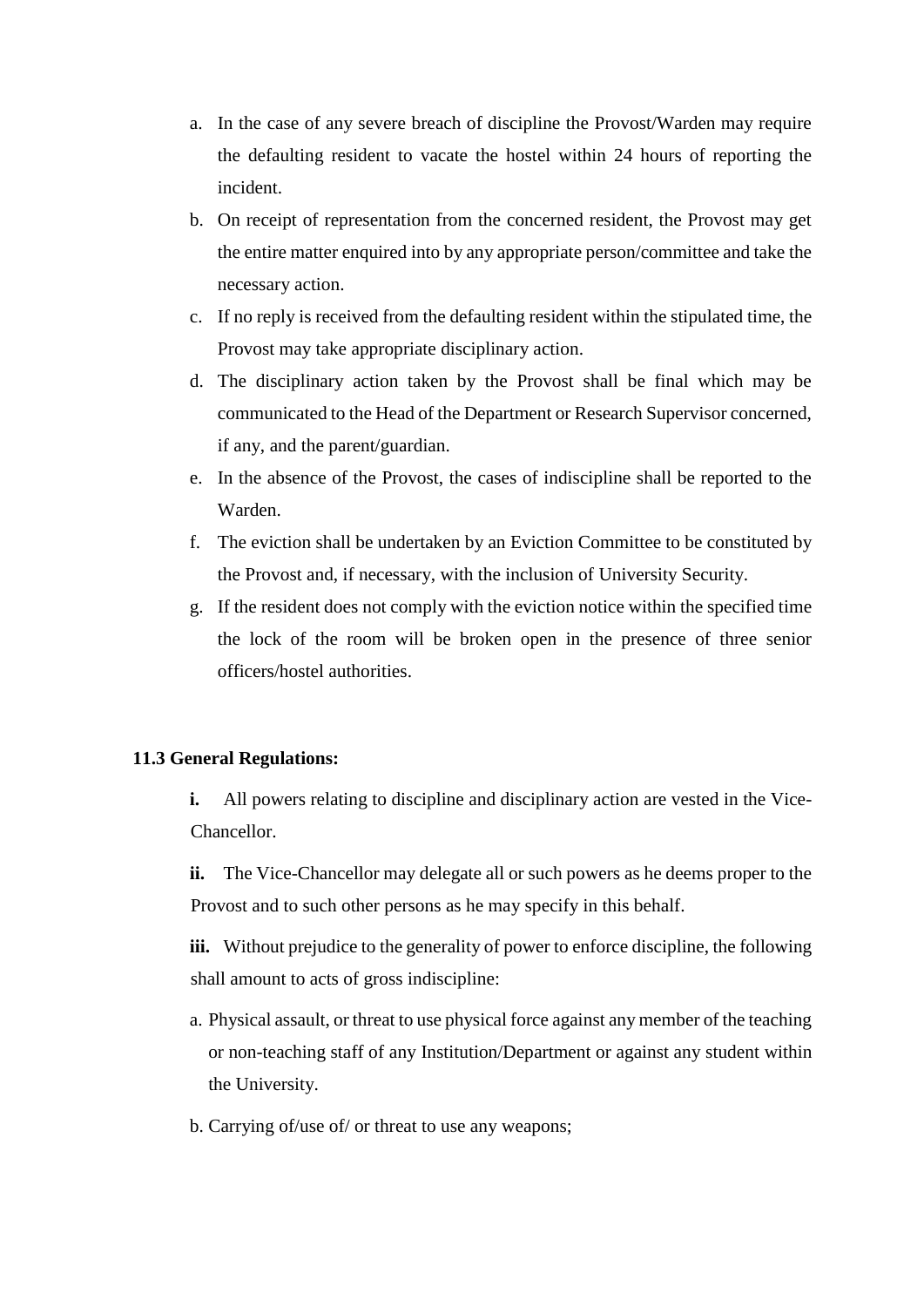- c. Violation of the status, dignity and honour of students belonging to the Scheduled Castes and Scheduled Tribes, Minorities, Women or Persons with Disabilities;
- d. Any attempt at bribing or corruption in any manner;
- e. Destruction of institutional property;
- f. Creating ill-will or intolerance on religious or communal grounds;
- g. Causing disruption in any manner of the academic functioning of the University system; and
- h. Ragging

**iv.** Without prejudice to the generality of his powers relating to the maintenance of discipline and taking such action in the interest of maintaining discipline as considered appropriate, the Vice-Chancellor, on the recommendations of Provost, may in the exercise of his powers aforesaid, order or direct that any student or students:

- (a) Be expelled; or
- (b) Be rusticated for a specified period; or
- (c) Be not for a stated period, admitted to a course or courses of study in the University;or
- (d) Be fined with specified sum of rupees; or
- (e) Be debarred from taking any University Examination for one or more years; or
- (f) Be disqualified from the Examination(s) in which he/she has appeared.

#### **11.4 Prohibition of and Punishment for Ragging**

**i.** Ragging in any form is strictly prohibited, within the premises of hostel/Department and any part of Central university of Haryana system as well as on Public transport.

**ii.** Any individual or collective act or practice of ragging constitutes gross indiscipline and the guilty resident would be immediately evicted from hostel without serving show cause notice on him/her and he/she would be further liable to punishment according to law.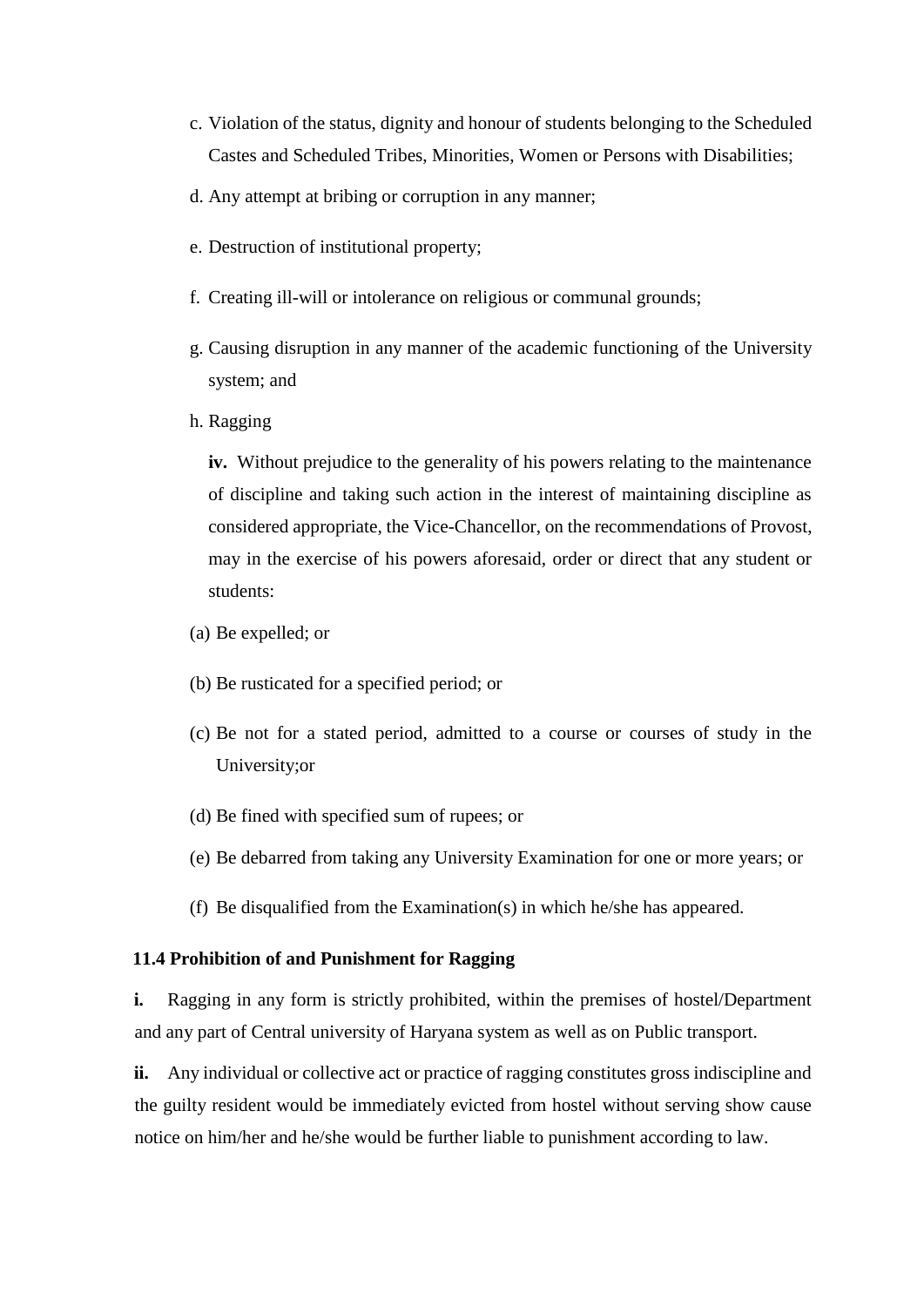**iii.** Ragging, ordinarily means any act, conduct or practice by which dominant power or status of senior student is brought to bear on students freshly enrolled or students who are in any way considered junior or inferior by other students and includes individual or collective acts or practices which—

- a) Has the effect of teasing, treating or handling with rudeness a fresher or any other student.
- b) Is likely to cause annoyance, hardship, physical or psychological harm or to raise fear or apprehension thereof in any fresher or any other student.
- c) Has the effect of causing or generating a sense of shame, or torment or embarrassment so as to adversely affect the physique or psyche of such fresher or any other student.
- d) Prevents, disrupts or disturbs the regular academic activity of any other student or a fresher.
- e) Exploits the services of a fresher or any other student for completing the academic tasks assigned to an individual or a group of students.
- f) Involves physical assault or threat to use of physical force.
- g) Violates the status, dignity and honour of women students;
- h) Violates the status, dignity and honour of students belonging to the Scheduled Castes and Scheduled Tribes;
- i) Exposes students to ridicule and contempt and affect their self-esteem;
- j) Entails verbal abuse and aggression, indecent gestures and obscene behaviour.

# **Following will also be covered under the act of ragging:**

- a) Any act of financial extortion or forceful expenditure burden put on a fresher or any other student by students.
- b) Any act of physical abuse including all variants of it: sexual abuse, homosexual assaults, stripping, forcing obscene and lewd acts, gestures, causing bodily harm or any other danger to health or person;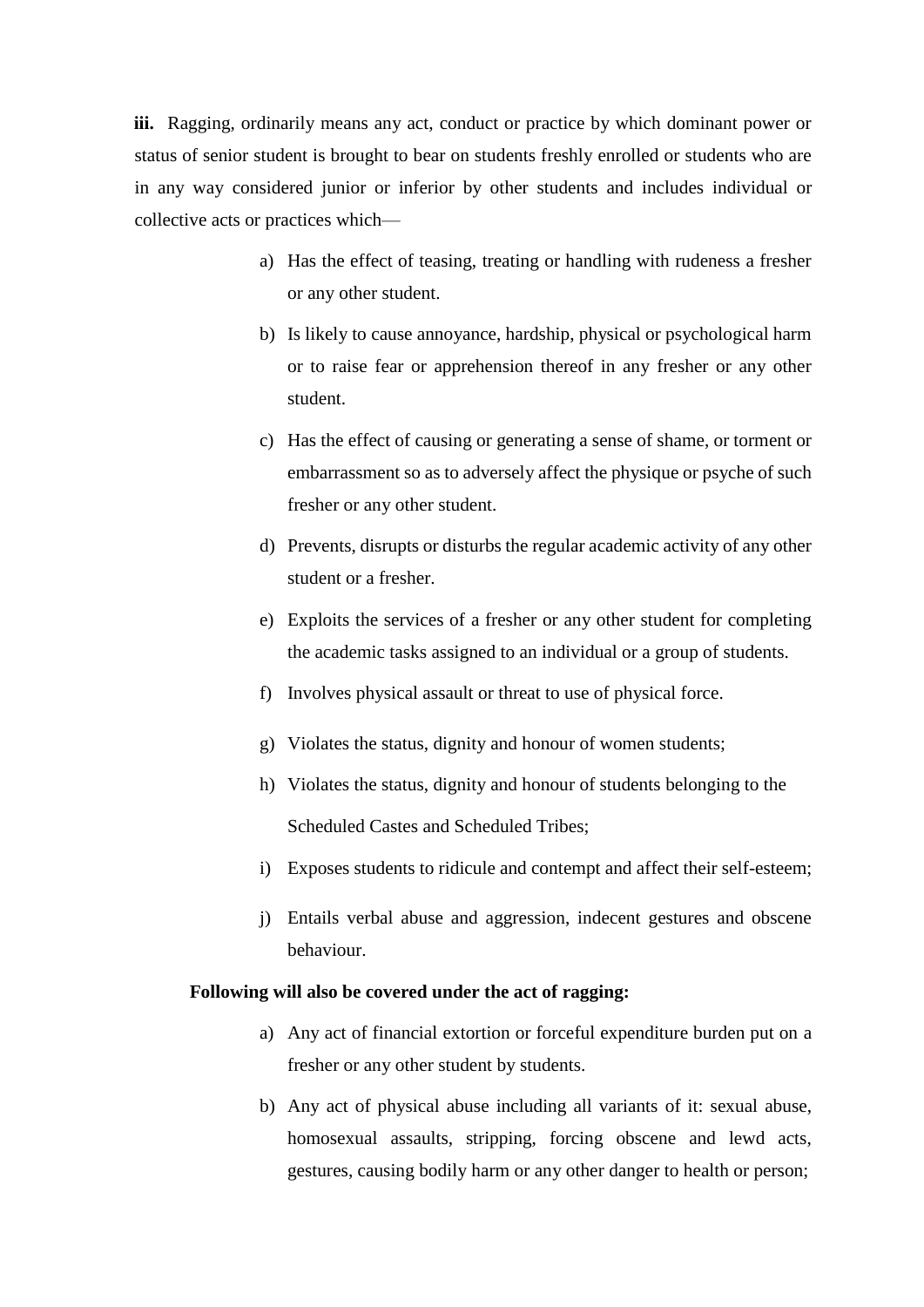- c) Any act or abuse by spoken words, emails, post, public insults which would also include deriving perverted pleasure, vicarious or sadistic thrill from actively or passively participating in the discomfiture to fresher or any other student.
- d) Any act that affects the mental health and self-confidence of a fresher or any other student with or without an intent to derive a sadistic pleasure or showing off power, authority or superiority by a student over any fresher.

**iv.** The Provost/Proctor or Warden shall take immediate action on any information of the occurrence of ragging.

**v.** Notwithstanding anything in Clause (iv) above, the Provost/Proctor may also *suo motto* enquire into any incident of ragging and make a report to the Vice-Chancellor of the identity of those who have engaged in ragging and the nature of the incident.

**vi.** The Provost/Proctor may also submit an initial report establishing the identity of the perpetrators of ragging and the nature of the ragging incident.

**vii.** If the Provost/Proctor or Warden is satisfied that for some reason, to be recorded in writing, it is not reasonably practical to hold such an enquiry, he/she may so advise the Vice-Chancellor accordingly.

**viii.** When the Vice-Chancellor is satisfied that it is not expedient to hold such an enquiry, his/her decision shall be final.

**ix.** The Vice-Chancellor may in other cases of ragging order or direct that any student or students be expelled or be not for a stated period, admitted to a course of study in a programme, departmental examination for one or more years or that the results of the student or students concerned in the examination or examinations in which they appeared be cancelled.

**x.** Abetment to ragging, whether by way of any act, practice or incitement of ragging, will also amount to ragging.

**xi.** All the Hostels within the Central University of Haryana shall be obligated to carry out instructions/directions issued under this Manual, and to give aid and assistance to the Vice-Chancellor to achieve the effective implementation of the same.